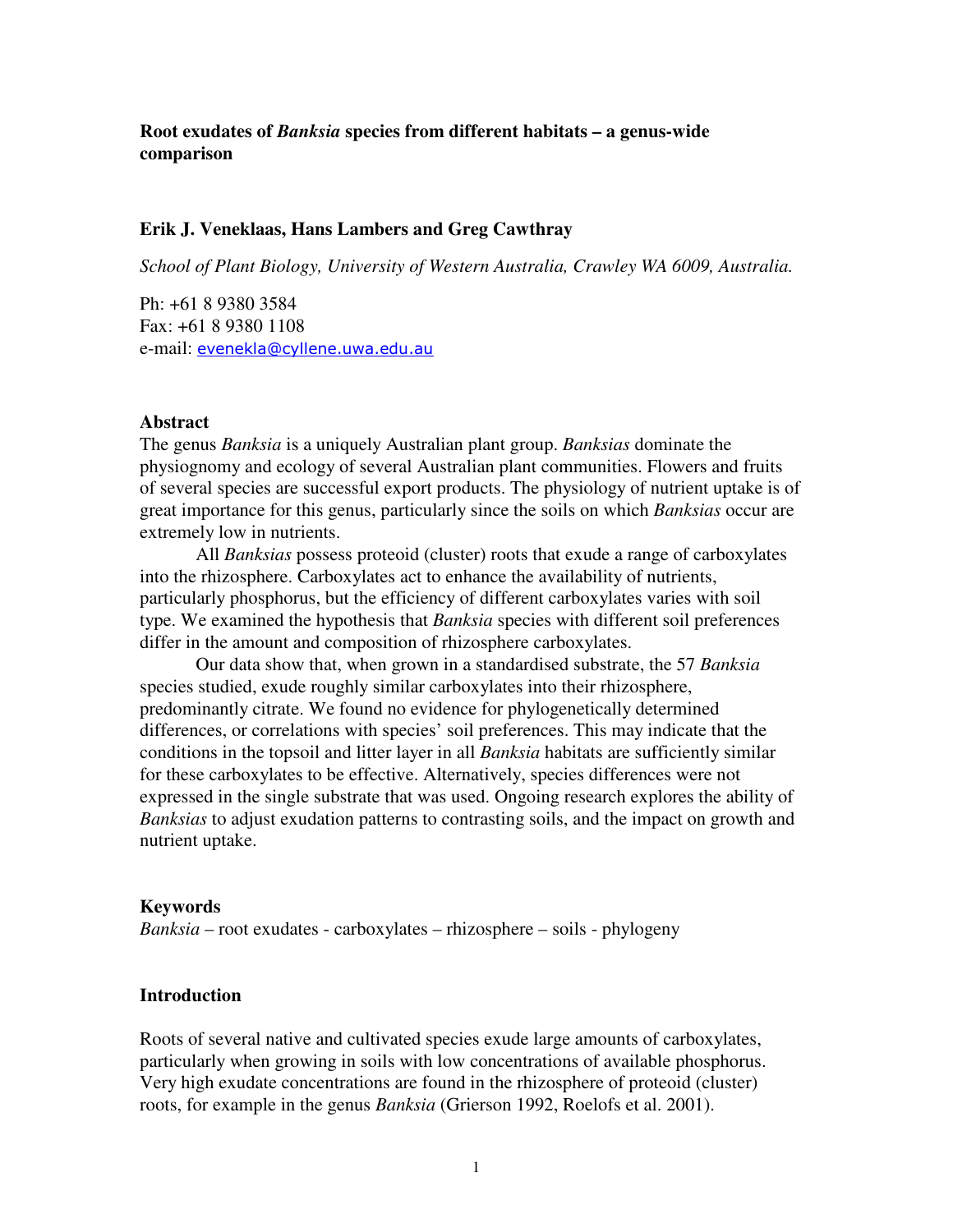Carboxylates enhance phosphorus acquisition by mobilising adsorbed and complexed forms of this essential nutrient, but there is important variation in the effectiveness of different carboxylates (Jones 1998).. At the same time, there are biochemical and physiological implications of exuding one or another carboxylate, and it is therefore likely that the costs and benefits of different exudation spectra depend on growing conditions. The current paper explores the possibility that, when all are grown in the same medium, different species of *Banksia* have intrinsically different exudation spectra, depending on characteristics of the soil types they are adapted to. Knowledge of root exudates and their effect on plant nutrition are essential for an understanding of *Banksia* distribution patterns (e.g., to support habitat conservation), and for optimising nutrition of plantation-grown *Banksias* for floriculture.

*Banksia* is a genus that is particularly species-rich in the south-west of Australia where it occurs on a range of soil types. Within this group there is great diversity in growth form (trees to prostrate shrubs), distribution range (widespread to rare), climate preference, fire-tolerance and other ecological traits (Lamont & Connell 1996; Lamont & Markey 1995; Richardson et al. 1995). We sampled seeds of 57 species from natural populations, grew plants of all species in the same conditions for three years, and sampled rhizosphere carboxylates. The current paper explores whether variation in carboxylate spectra is correlated with species' habitat preferences or, alternatively, defined by phylogenetic affinities.

### **Methods**

#### *Sampling and growing of plants*

This study used a total of 57 *Banksia* species (Appendix A). For each species we used a single population of a representative habitat of the species. At the sampling location we obtained mature seed cones from three plants. Samples were also taken, for each plant, of green leaves, recently shed leaves, the litter layer and topsoil. Seeds were extracted from cones and germinated in potting mix. Five plants per species were planted individually into 3-L pots filled with river sand. Plants were kept in the greenhouse, watered frequently and provided with all essential nutrients except phosphorus. After two to three years in the greenhouse, plants were transferred outdoors after repotting in 5-L pots. Repotting was done without disturbing the root system, by placing a potting mix as a layer around the river sand.

### *Sampling and extraction of cluster roots*

Cluster roots were sampled from the potting mix layer. Selection of clusters, three per plant, was based on their developmental stage, judged from branching, colour and presence of root hairs. Clusters (roots plus the soil they bind) were cut from the root system and loose soil was shaken off, minimising tissue damage. Single clusters (on average 5.5 g fresh weight) were extracted in  $10-15$  mL 0.2 mM CaCl<sub>2</sub> solution by gentle shaking. The pH of the extract was determined, and a 1 ml subsample was filtered, acidified and frozen for carboxylate analysis.

#### *Carboxylate analysis*

Carboxylates were analysed by HPLC (method described in detail in Cawthray 2003).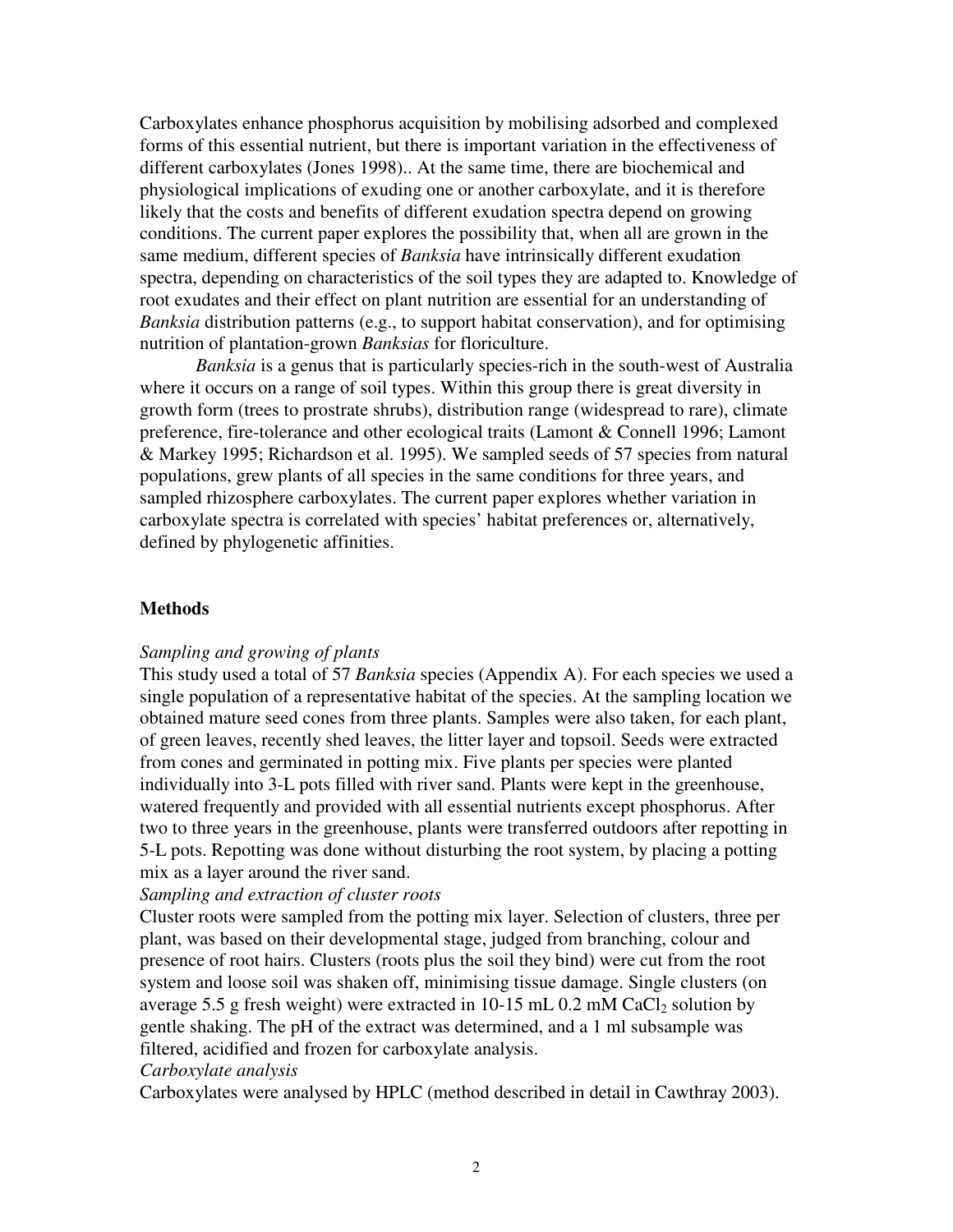### *Data analysis*

Results of carboxylate analyses are expressed in molar concentrations per unit cluster fresh weight (roots plus adhering soil, as sampled). Despite careful selection of clusters based on developmental traits, exudation activity of clusters was found to be highly variable due to the very short duration of the "exudation burst" (Shane et al. 2004). The data shown in this report are based on three samples per species, being the three highest total rhizosphere carboxylate concentrations from three different plants.

### **Results**

Rhizospheres of all *Banksia* species contained carboxylates, in particular citrate, isocitrate, malate and cis- and trans-aconitate. Trace amounts of acetate, lactate and maleate were found very infrequently and may have been contaminations. Succinate and malonate were never found. Oxalate could not be quantified by our HPLC method, but gas chromatography on selected samples indicated that it was present in at least some *Banksia* rhizospheres.

Concentrations of carboxylates in the rhizosphere extracts were variable. Observations during sampling suggest that this variability may be largely attributed to the range of developmental stages of the cluster roots. Despite our efforts to standardise sampling, our samples probably included cluster roots that were not fully mature, or already senescent. Interestingly, the rhizosphere extracts also varied widely in pH, roughly between pH 2 and pH 6, with bulk soil at pH 5.4. This variation was linked with variation in carboxylates. Figure 1 shows that high concentrations of citrate coincided with low pH, whereas aconitate (sum of cis- and trans-aconitate) was more abundant in samples of higher pH. Since iso-citrate and malate behaved in a similar way as citrate, the highest total carboxylate concentrations were associated with low pH. We interpret these samples as belonging to clusters with peak exudation activity, and the following species comparisons are based on those samples (n=3 per species).

Rhizosphere chemistry was quite similar among the different *Banksia* species. All species showed all major carboxylates, as well as lowered rhizosphere pH. When arranged by phylogenetic group (following the classification of Thiele & Ladiges 1996), differences in rhizosphere chemistry were relatively small and without any obvious patterns (Figure 2). Similarly, eastern Australian species were not different from western Australian species (Figure 3).

There were no obvious differences in rhizosphere carboxylate composition between species with contrasting soil preferences. Accordingly, there was no justification for comprehensive soil analyses. The absence of a clear effect of native soil on rhizosphere chemistry is illustrated with three very closely-related species from the south-west of Western Australia (Figure 4). The soil preferences for these species are: sandy soils (seasonally wet or around lakes, swamps) for *B. littoralis* and *B. occidentalis*; heavy loamy gravelly soils for *B. seminuda*; granite outcrop sandy/rocky soil for *B. verticillata* (Taylor & Hopper 1988). Carboxylate spectra of these three species were not greatly different. Although the figure suggests that aconitate was absent from *B. littoralis* and *B. occidentalis*, this is due to the strict selection of samples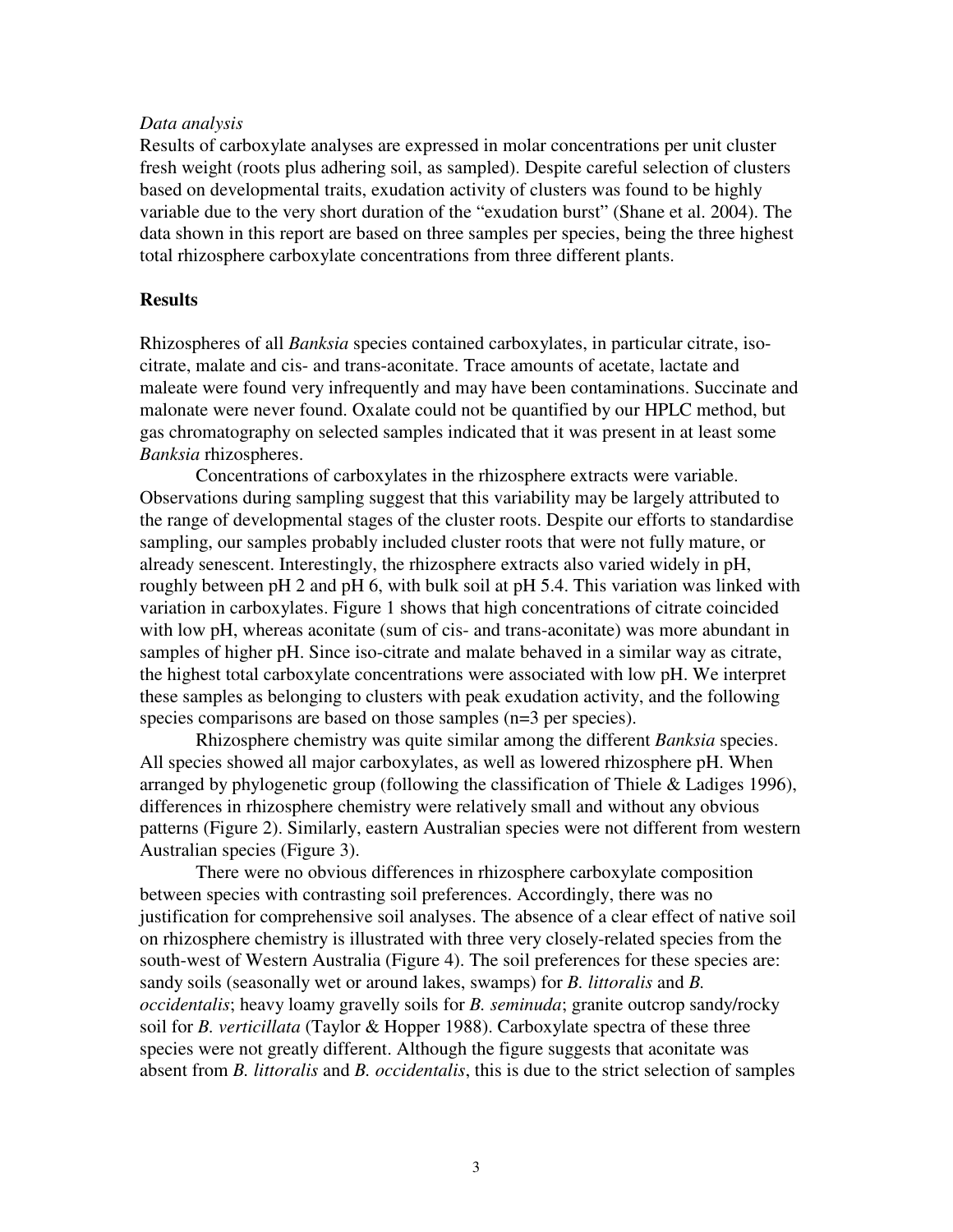based on highest total amount of carboxylates. Other samples of these species did contain aconitate.

Carboxylate concentrations in rhizosphere extracts appeared to be somewhat lower, on average, for *Banksia* species from regions with low rainfall, compared to those from regions with higher rainfall. The comparison in Figure 5 is based on four high-rainfall species from the south and southwest of Western Australia, *B. praemorsa, B. quercifolia, B. seminuda* and *B verticillata*, and eight low-rainfall species from the lower-rainfall regions north and east of the high-rainfall zone, *B. ashbyi, B. benthamiana, B. elderiana, B. epica, B. laevigata, B. lindleyana, B sceptrum* and *B victoriae*.

### **Discussion**

Our study demonstrates that contrasting soil preferences among species of the genus *Banksia* are not necessarily associated with differences in the amount and composition of exuded carboxylates. The similarity in rhizosphere chemistry within the genus is far more striking than small differences between species groups based on phylogeny, geography, soil or climatic factors (Figures 2-5). This finding suggests that the ability to exude carboxylates is a valuable trait for all *Banksias* in any of the soils where they occur. The tendency for high-rainfall species to exude more carboxylates (Figure 5) may be related to potentially greater leaching rates under high rainfall, requiring greater exudate production to maintain effective concentrations in the rhizosphere. Alternatively, high-rainfall species have inherently higher growth rates and metabolic activities, and faster resource uptake, associated with greater root exudation.

Our results do not exclude the possibility that important differences in rhizosphere chemistry do occur in the field. It must be noted that all plants in our experiment were grown in the same substrate. We conclude that all species behaved similarly on this standardised substrate, but we have not challenged species by growing them on a range of different substrates. Perhaps different soil preferences of species are expressed as different abilities to adjust carboxylate exudation rate and composition to specific needs on each soil type. Early results with *Banksia grandis* indicate that root exudation patterns do change in response to soil factors, e.g., levels of phosphate, or the presence of Al or Fe ions (Lambers et al. 2002).

The possibility exists that even in the field carboxylate exudation varies little across species. The cluster roots of all *Banksia* species are most prevalent in the topmost centimeters of soils, where they are in contact with decomposing organic matter. This micro-environment may be relatively similar across soils with quite contrasting mineralogy, texture and chemistry. Further studies are needed of rhizosphere chemistry of plants grown in different soils, to describe possibly adaptive responses to different conditions, in terms of exudation patterns and their effect on plant nutrient uptake.

In this study, where plants were not challenged by adverse soil conditions or competing plants, root exudation of all *Banksia* species was similar. For practical purposes, like floriculture and use of *Banksias* in gardens and parks, this probably indicates that rhizosphere chemistry does not impose limitations for any *Banksia* species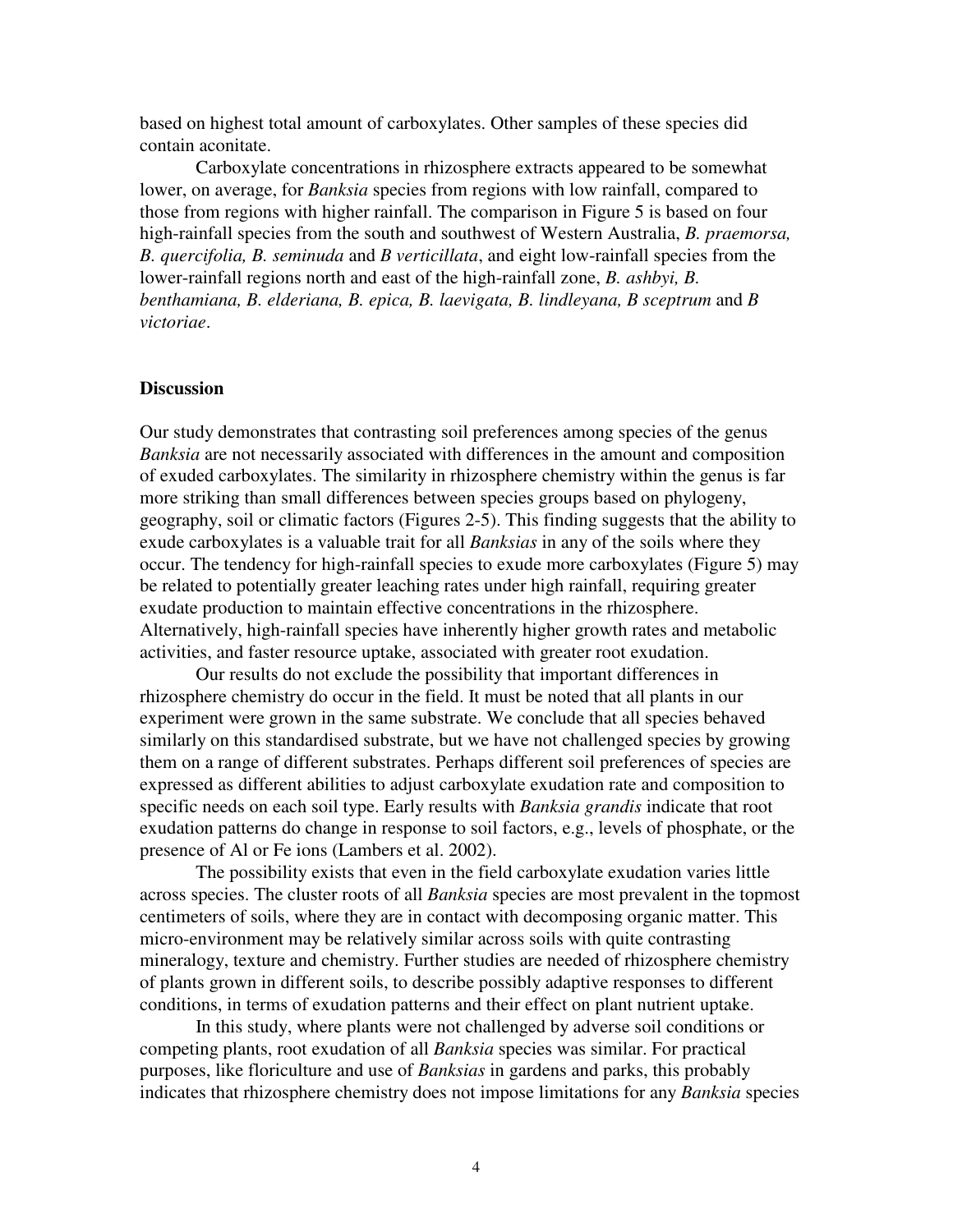to be used when growing conditions are favourable. For effective conservation in native habitats, the interaction between roots and native soils is potentially much more critical.

#### **Acknowledgements**

The results reported here were obtained through financial assistance from The Australian Flora Foundation and The University of Western Australia. Several people helped at different stages of the project, among them Russell Barrett (Kings Park and Botanic Gardens), Elsa Martínez Ferri (visitor to UWA), Ben Croxford and Susanne Ehrenberg (UWA).

### **References**

Cawthray GR (2003). Improved reversed-phase liquid chromatography method for the analysis of lowmolecular-mass organic acids in plant root exudates. J Chromatogr A 1011:233-240.

Grierson PF (1992). Organic acids in the rhizosphere of *Banksia integrifolia* L.f. Plant Soil 144, 259-265. Jones DL (1998). Organic acids in the rhizosphere – a critical review. Plant Soil 205:25–44.

- Lambers, H., Juniper, D. Cawthray, G.R., Veneklaas, E.J. & Martínez-Ferri, E. (2002). The pattern of carboxylate exudation in *Banksia grandis* (Proteaceae) is affected by the form of phosphate added to the soil. Plant Soil 238:111-122.
- Lamont BB and Connell SW (1996). Biogeography of *Banksia* in southwestern Australia. J Biogeogr 23: 295-309.
- Lamont BB and Markey A (1995). Biogeography of fire-killed and resprouting *Banksia* species in southwestern Australia. Aust J Bot 48: 283-303.
- Richardson DM, Cowling RM, Lamont BB and Van Hensbergen HJ (1995). Coexistence of *Banksia* species in southwestern Australia: the role of regional and local processes. J Veg Sc 6:329-342.
- Roelofs RFR, Rengel Z, Cawthray GR, Dixon KW and Lambers H (2001). Exudation of carboxylates in Australian Proteaceae: chemical composition. Plant Cell Environ. 24, 891-904.
- Shane MW Cramer MD, Funayama-Noguchi S, Cawthray GR, Millar AH, Day DA and Lambers H (2004). Developmental physiology of cluster-root carboxylate synthesis and exudation in Harsh Hakea. Expression of phosphoenolpyruvate carboxylase and the alternative oxidase. Plant Physiology 135:1-12.

Taylor A and Hopper S (1988). The Banksia Atlas. Australian Government Publishing Service, Canberra.

Thiele KR and Ladiges PY (1996). A cladistic analysis of *Banksia* (Proteaceae). Aust Syst Bot 9: 661– 773.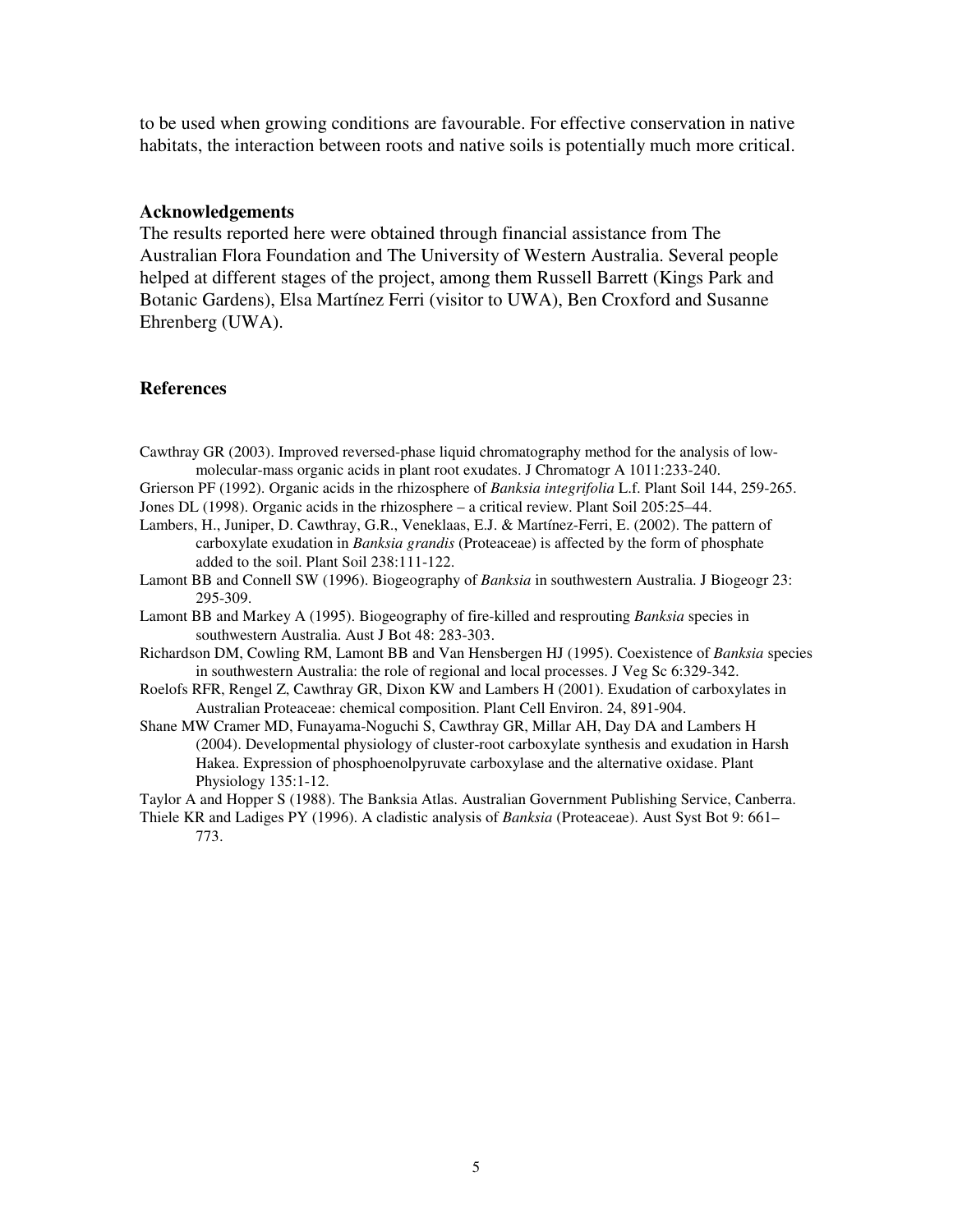# **Appendix A**

| species                        |               | location          |            |
|--------------------------------|---------------|-------------------|------------|
|                                |               |                   |            |
| aculeata                       | A.S.George    | Cranbrook         | <b>WA</b>  |
| aemula                         | R.Br.         | Stradbroke Island | <b>QLD</b> |
| ashbyi                         | <b>Baker</b>  | Shark Bay         | <b>WA</b>  |
| attenuata                      | R.Br.         | Swan              | <b>WA</b>  |
| baueri                         | R.Br.         | Jerramungup       | <b>WA</b>  |
| baxteri                        | R.Br.         | Albany            | <b>WA</b>  |
| benthamiana                    | C.A.Gardner   | Dalwallinu        | <b>WA</b>  |
| brownii                        | R.Br.         | Albany            | <b>WA</b>  |
| burdettii                      | <b>Baker</b>  | Moora             | <b>WA</b>  |
| caleyi                         | R.Br.         | Jerramungup       | <b>WA</b>  |
| candolleana                    | Meisn.        | Dandaragan        | <b>WA</b>  |
| chamaephyton                   | A.S.George    | Coorow            | <b>WA</b>  |
| coccinea                       | R.Br.         | Cranbrook         | <b>WA</b>  |
| dryandroides                   | Sweet         | Albany            | <b>WA</b>  |
| elderiana                      | F.Muell.&Tate | Ravensthorpe      | <b>WA</b>  |
| epica                          | A.S.George    | Dundas            | <b>WA</b>  |
| gardneri var. gardneri         | A.S.George    | Cranbrook         | <b>WA</b>  |
| goodii                         | R.Br.         | Albany            | <b>WA</b>  |
| grandis                        | Willd.        | Murray            | <b>WA</b>  |
| grossa                         | A.S.George    | Dandaragan        | <b>WA</b>  |
| hookeriana                     | Meisn.        | Carnamah          | <b>WA</b>  |
| ilicifolia                     | R.Br.         | Swan              | <b>WA</b>  |
| incana                         | A.S.George    | Dandaragan        | <b>WA</b>  |
| integrifolia var. integrifolia | L.f.          | Coogee            | <b>NSW</b> |
| laevigata ssp. fuscolutea      | Meisn.        | Ravensthorpe      | <b>WA</b>  |
| lanata                         | A.S.George    | Coorow            | <b>WA</b>  |
| laricina                       | C.A.Gardner   | Gingin            | <b>WA</b>  |
| lemanniana                     | Meisn.        | Jerramungup       | <b>WA</b>  |
| leptophylla                    | A.S.George    | Dandaragan        | <b>WA</b>  |
| lindleyana                     | Meisn.        | <b>Shark Bay</b>  | <b>WA</b>  |
| littoralis                     | R.Br.         | Rockingham        | <b>WA</b>  |
| media                          | R.Br.         | Jerramungup       | <b>WA</b>  |
| menziesii                      | R.Br.         | Swan              | <b>WA</b>  |
| micrantha                      | A.S.George    | Dandaragan        | WA         |
| nutans var. cernuella          | R.Br.         | Cranbrook         | WA         |
| oblongifolia                   | Cav.          | Stradbroke Island | <b>QLD</b> |
| occidentalis                   | R.Br.         | Esperance         | WA         |
| oligantha                      | A.S.George    | Kojonup           | WA         |
| oreophila                      | A.S.George    | Cranbrook         | WA         |
| petiolaris                     | F.Muell.      | Esperance         | WA         |
| pilostylis                     | C.A.Gardner   | Esperance         | WA         |
| praemorsa                      | Andrews       | Albany            | WA         |
| prionotes                      | Lindl.        | Dandaragan        | WA         |
| pulchella                      | R.Br.         | Esperance         | WA         |
| quercifolia                    | R.Br.         | Albany            | WA         |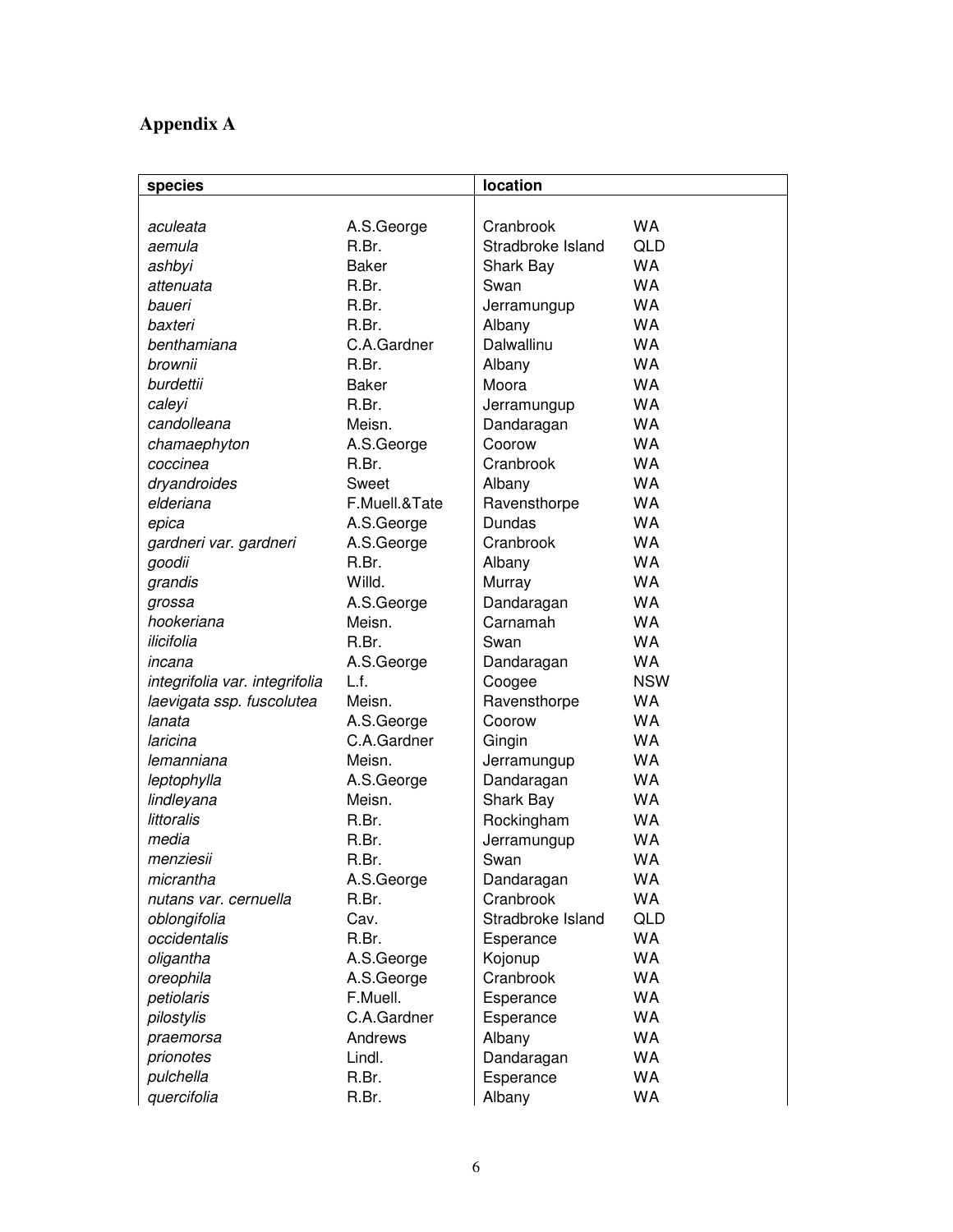| repens                 | Labill.         | Cranbrook   | <b>WA</b>  |
|------------------------|-----------------|-------------|------------|
| sceptrum               | Meisn.          | Northampton | WA         |
| seminuda               | (A.S.George)Rye | Waroona     | WA         |
| solandri               | R.Br.           | Cranbrook   | WA         |
| speciosa               | R.Br.           | Esperance   | WA         |
| sphaerocarpa var.      |                 |             |            |
| sphaerocarpa           | R.Br.           | Dandaragan  | WA         |
| spinulosa var. collina | Sm.             | Wallangarra | <b>QLD</b> |
| telmatiaea             | A.S.George      | Gosnells    | WA         |
| tricuspis              | Meisn.          | Dandaragan  | WA         |
| verticillata           | R.Br.           | Albany      | WA         |
| victoriae              | Meisn.          | Northampton | WA         |
| violacea               | C.A.Gardner     | Jerramungup | WA         |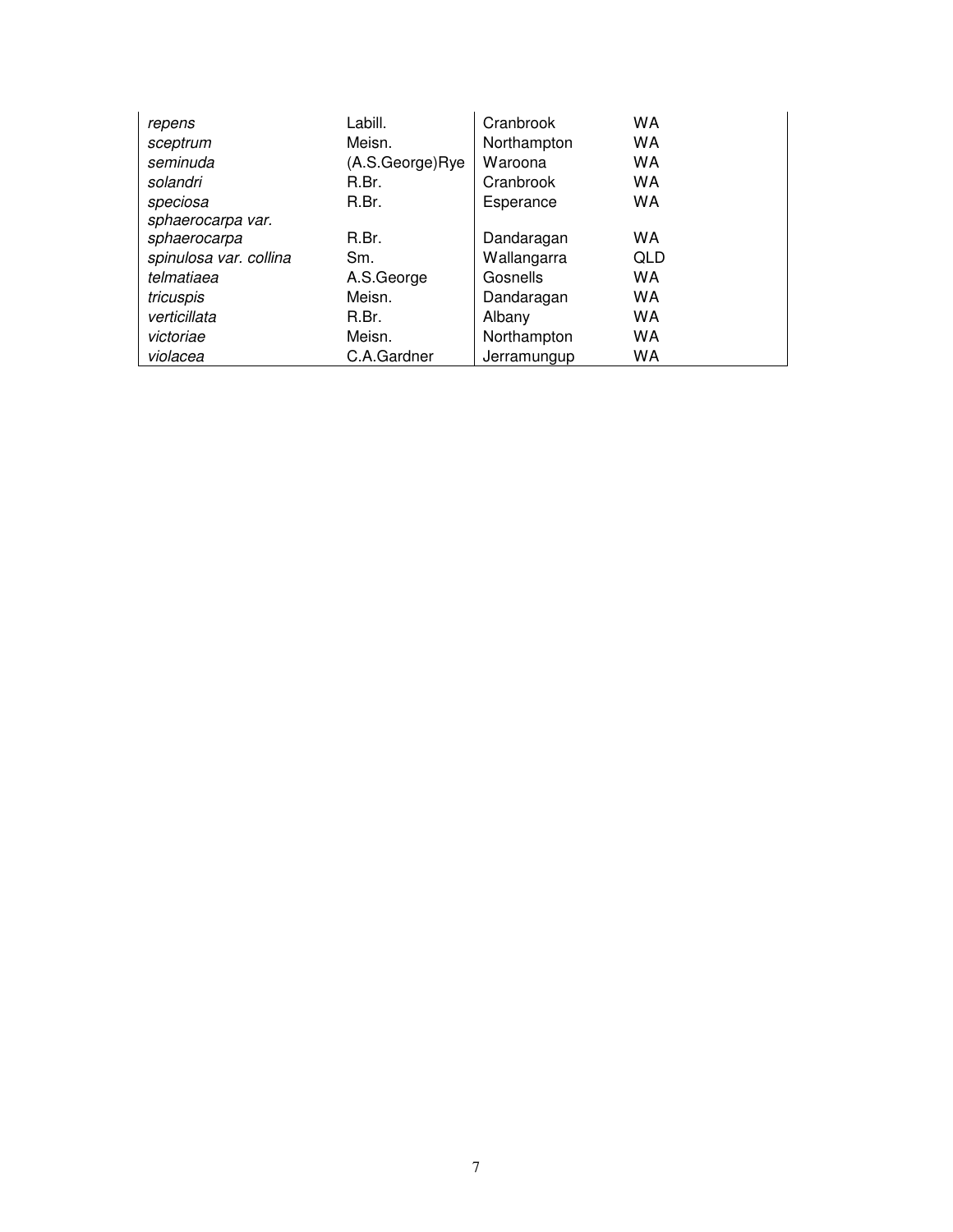# **Figure legends**

# *Figure 1.*

Covariation of pH and the concentration of citrate and aconitate in the rhizosphere of cluster roots of 57 *Banksia* species. Data are for three cluster roots per plant, five plants per species. Total aconitate represents, on average, 95% trans-aconitate and 5% cisaconitate.

# *Figure 2.*

Mean rhizosphere carboxylate concentrations for seven phylogenetic species groups within the *Banksia* genus. Groups are series as defined in Thiele & Ladiges (1996; Aust Syst Bot 9: 661–773), and contain 2-12 species.

# *Figure 3.*

Mean rhizosphere carboxylate concentrations for western and eastern Australian species of the *Banksia* genus.

# *Figure 4.*

Rhizosphere carboxylate concentrations of four closely related *Banksia* species from south-western Australia with contrasting soil preferences.

### *Figure 5.*

Mean rhizosphere carboxylate concentrations for selected species of the *Banksia* genus from high- and low-rainfall regions of south-western Australia.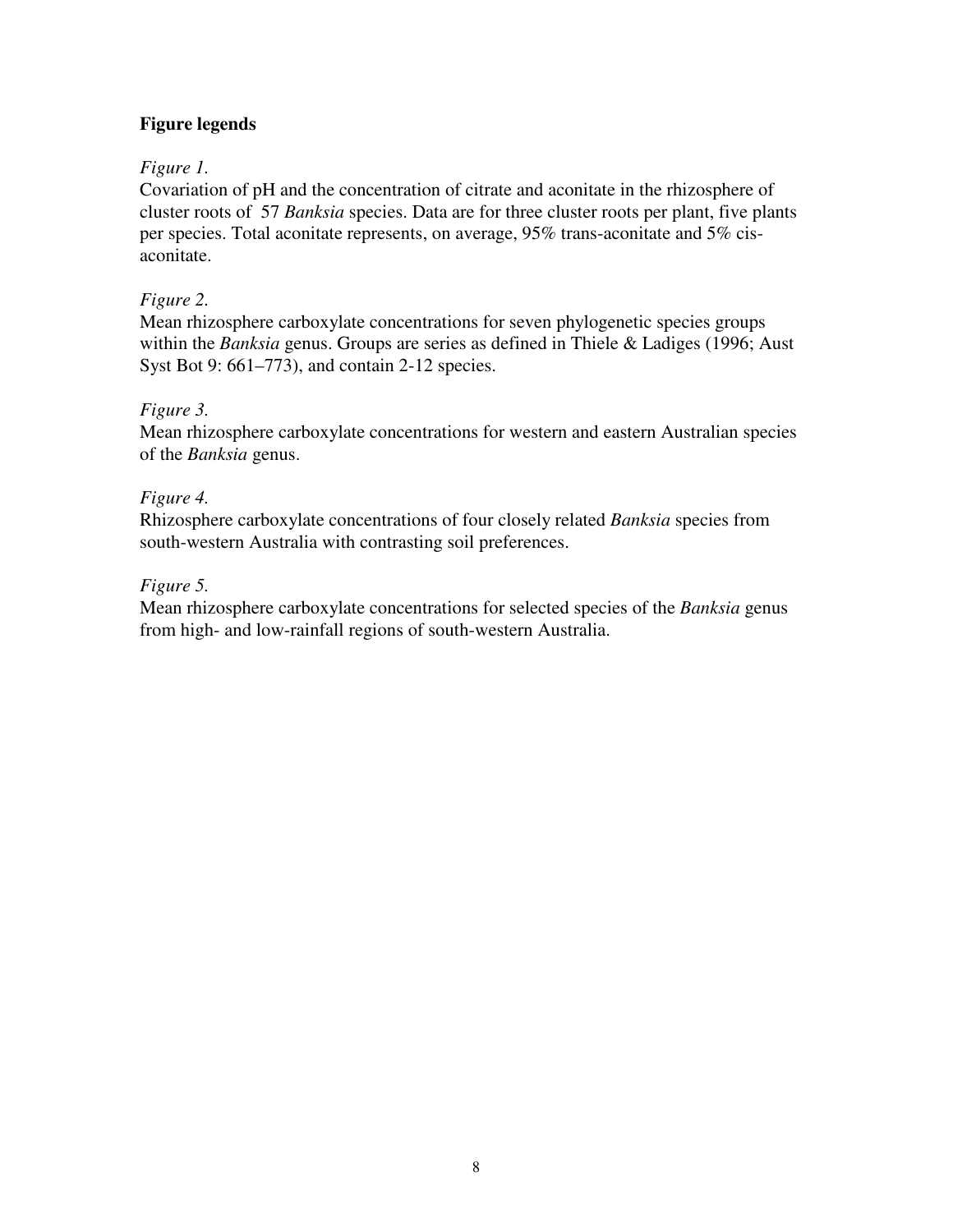*Figure 1.*

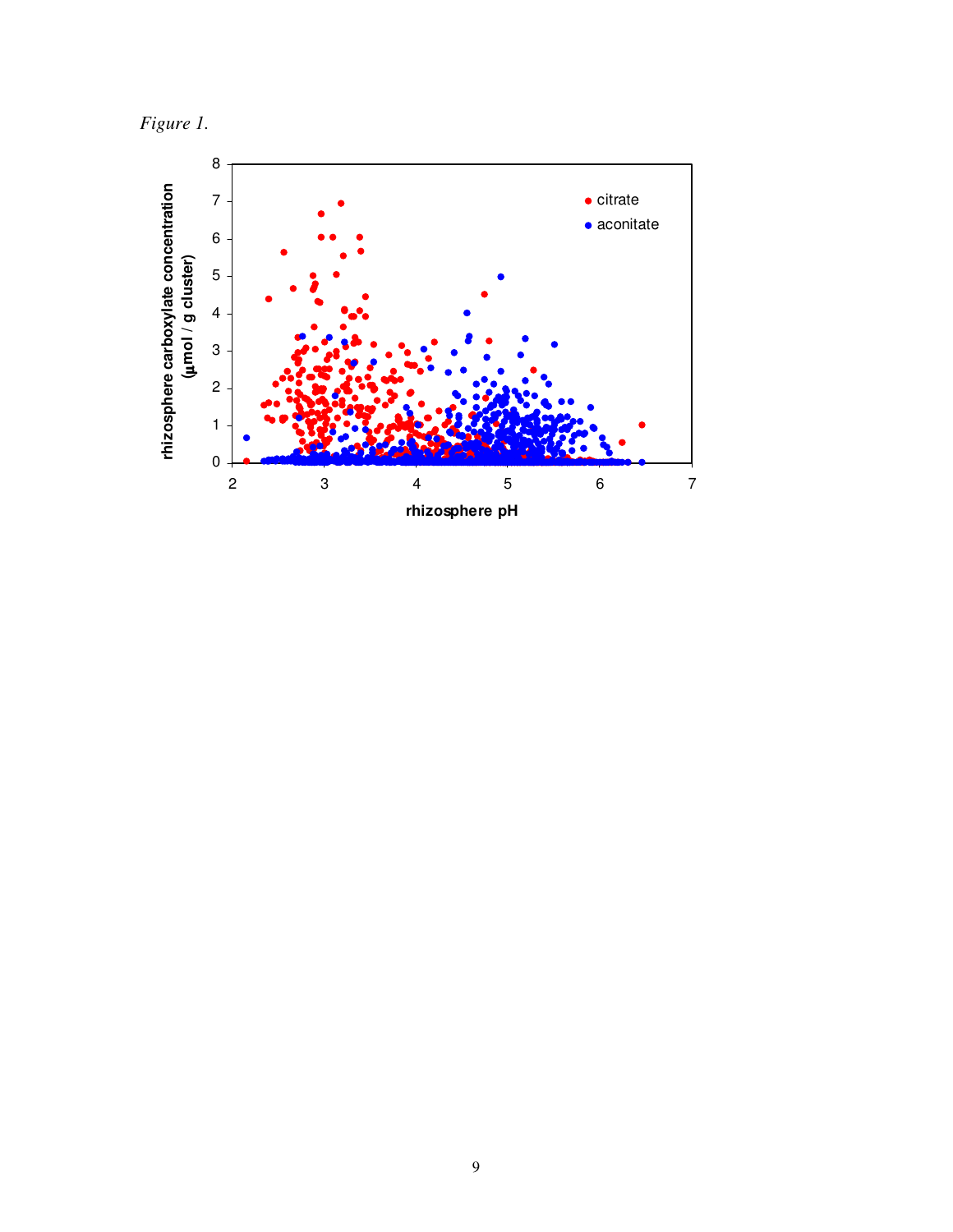*Figure 2.*



| А            | needle-leaved species   |
|--------------|-------------------------|
| B            | <i>prionotes</i> group  |
| $\mathsf{C}$ | <i>media</i> group      |
| P            | prostrate species       |
| Sa           | <i>marginata</i> group  |
| Sp           | <i>littoralis</i> group |
|              | caleyi group            |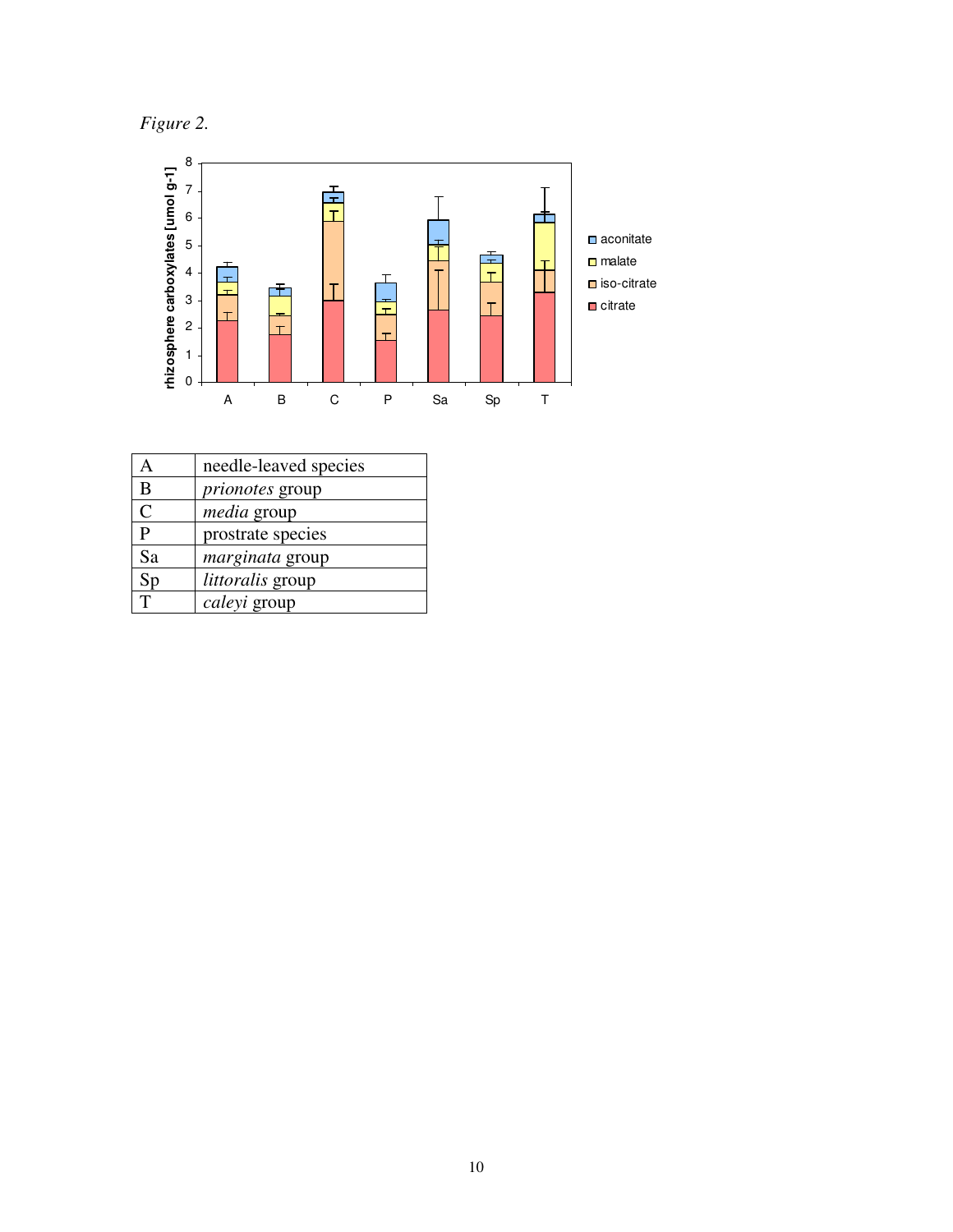Figure 3.

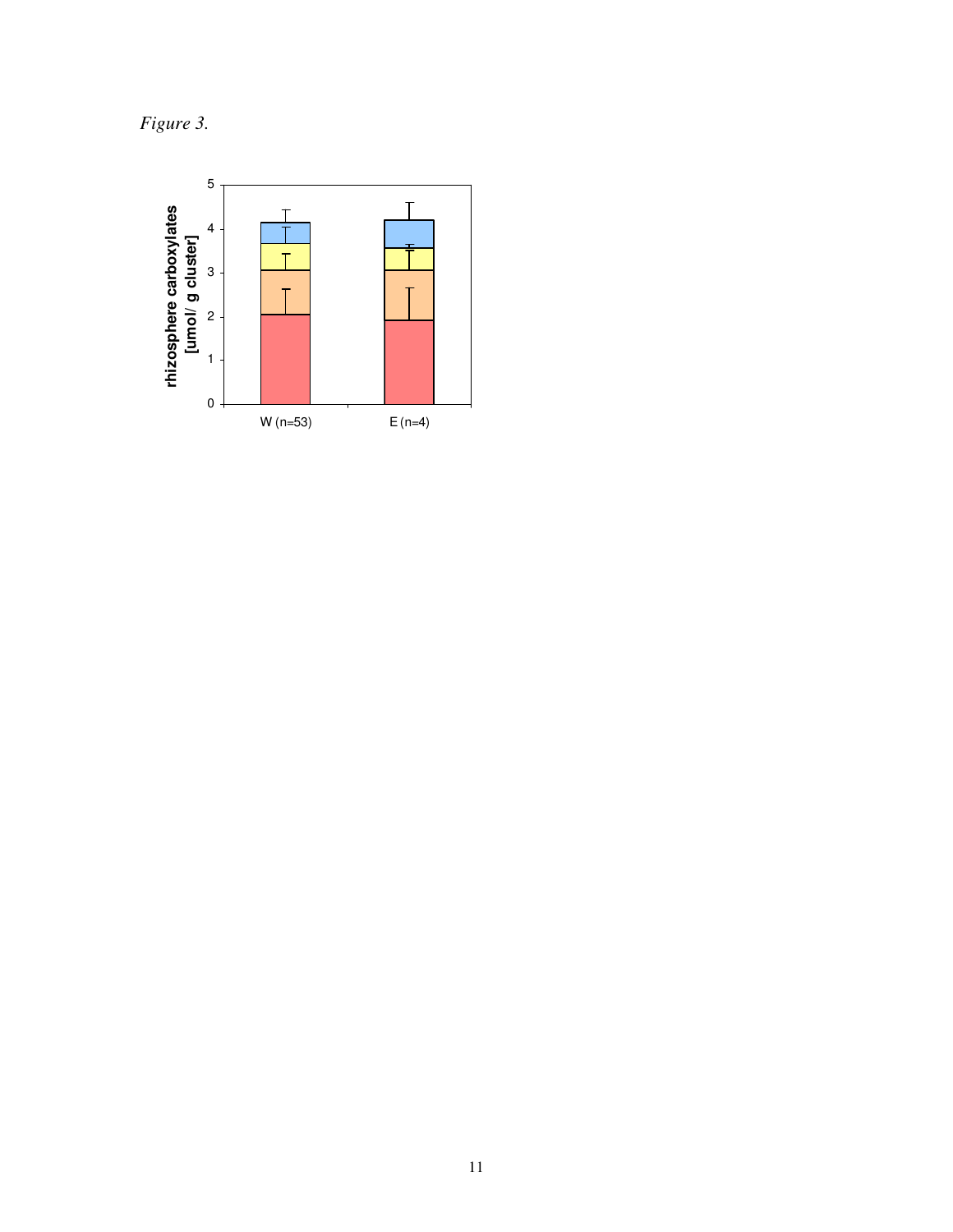*Figure 4.*